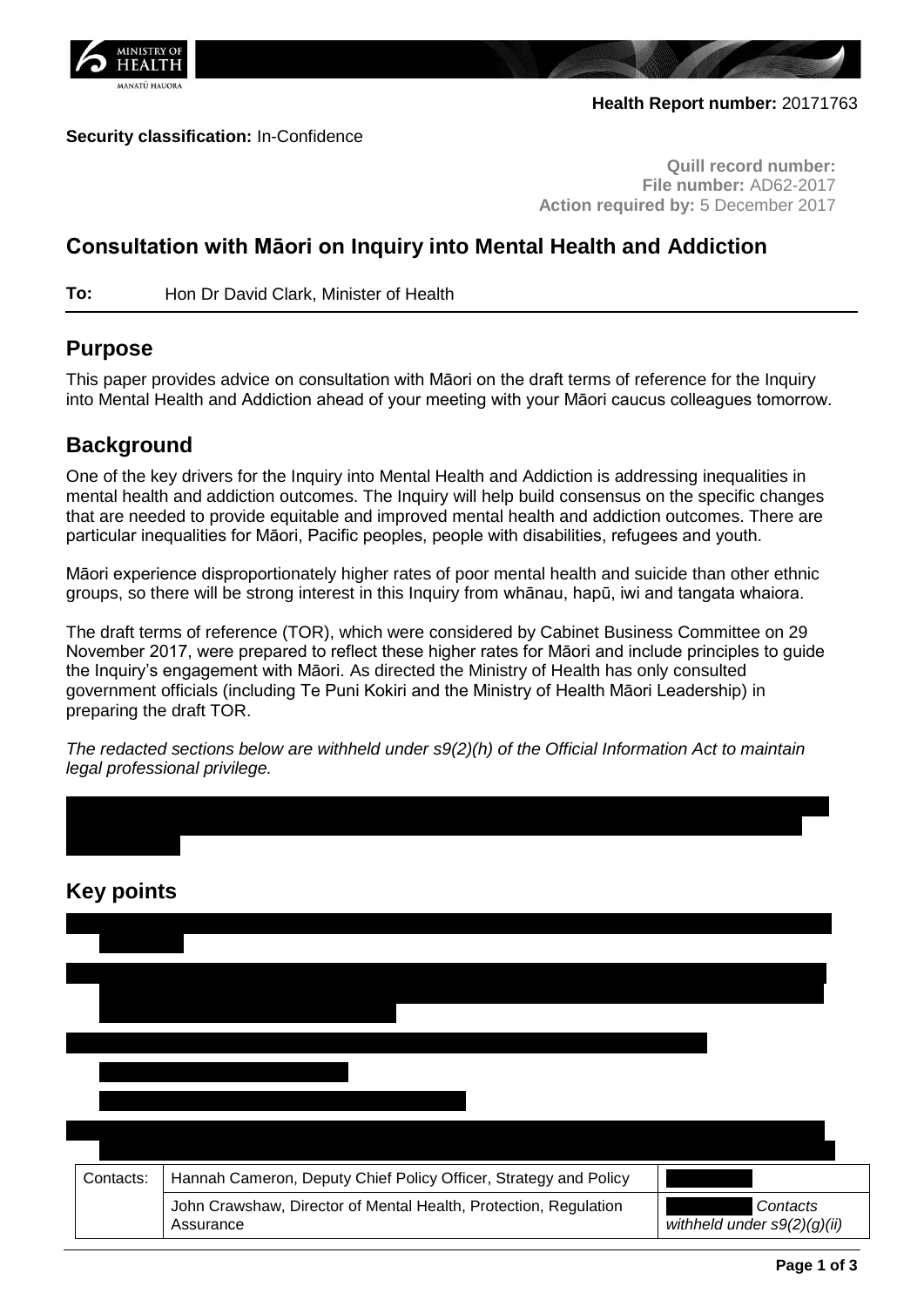

## **Recommendations**

### **The Ministry recommends that you:**

- a) **agree** to consult on the draft terms of reference before establishing the Inquiry in January 2018
- b) **seek** your Māori caucus colleagues' advice on how best to engage with Māori on the Inquiry's terms of reference
- c) **note** that work will continue to progress appointments of the Chair, panel members and secretariat so that the Inquiry is ready to start in February 2018
- d) **note** that the Inquiry panel must start work by early February 2018 to meet the October 2018 reporting deadline.

Hannah Cameron **Minister's Signature** Deputy Chief Policy Officer **Strategy and Policy Date:** 

**Yes/No**